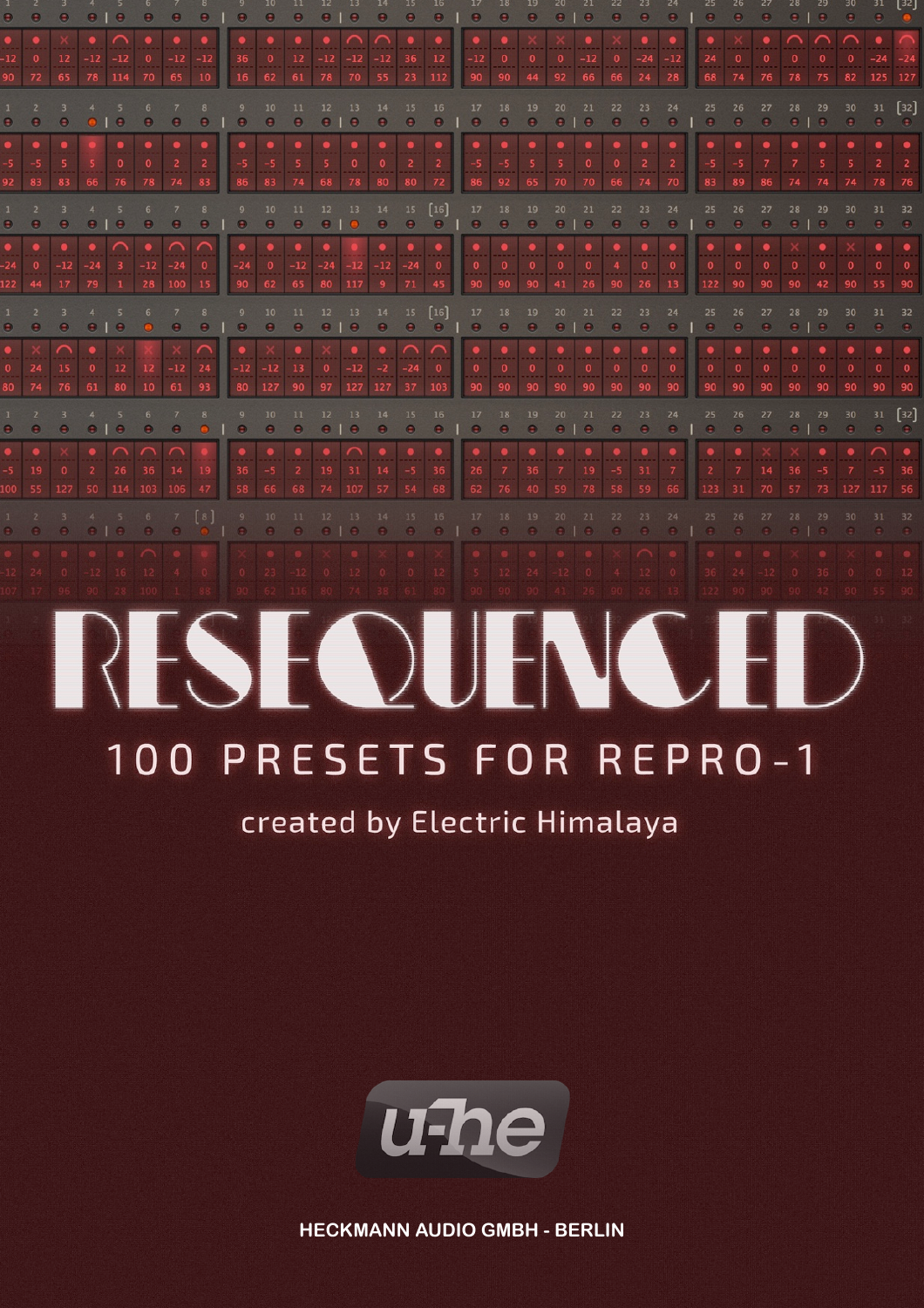## **Thank you…**

…for purchasing **ReSequenced**, the collection of 100 powerful sequence presets for u-he Repro-1. From melodic lines to percussive patterns, this sound set provides a huge selection of inspiring new content. Traditional analogue-style presets, aggressive techno patches, synth-pop, ambient and percussive sounds, are all designed to be easily dropped into any track and provide an injection of creative energy. All presets respond to the modulation wheel and aftertouch for that immediate expressive touch.

**ReSequenced** comes in two formats: The 'ReSequenced' folder contains normal .h2p files which are recognized in Repro-1's own browser, while the 'ReSequenced (NKS)' folder contains Native Kontrol Standard files. If in doubt, install the regular version only.

## **Installation (regular version)**

You can install **ReSequenced** anywhere within Repro-1's 'Local' folder. Mac owners may prefer to use the extra 'User' folder instead.

- Load an instance of Repro-1 into your DAW and click on the PRESETS button
- In Repro-1 'Directory' browser panel, right-click on 'Local' and select the menu option 'reveal in Finder' (Mac OSX) / 'open in Explorer' (Windows PC)
- Copy the 'ReSequenced' folder into the 'Repro-1' folder you have just revealed
- Back in Repro-1's own browser, right-click on 'Local' again and select 'refresh'

Assuming Repro-1 was originally installed using the default paths, it will recognize and display presets in the following locations (remember to 'refresh'):

#### **Windows**

'Local' *...\VstPlugins\u-he\Repro-1.data\Presets\Repro-1\*

#### **macOS**

'Local' *MacHD/Library/Audio/Presets/u-he/Repro-1/* 'User' *~/Library/Audio/Presets/u-he/Repro-1/*

### **Installation (NKS version)**

Simply copy the folder 'ReSequenced (NKS)' into the following location:

**Windows**: (YOUR PLUG-IN PATH) *\u-he\Repro-1.data\NKS\Repro-1\*

**macOS**: *MacHD/Library/Application Support/u-he/Repro-1/NKS/Repro-1*

Alternatively, select Repro-1 in your Komplete Kontrol host, right-click on the search result list and select 'Find in Explorer/Finder' to open the NKS presets folder.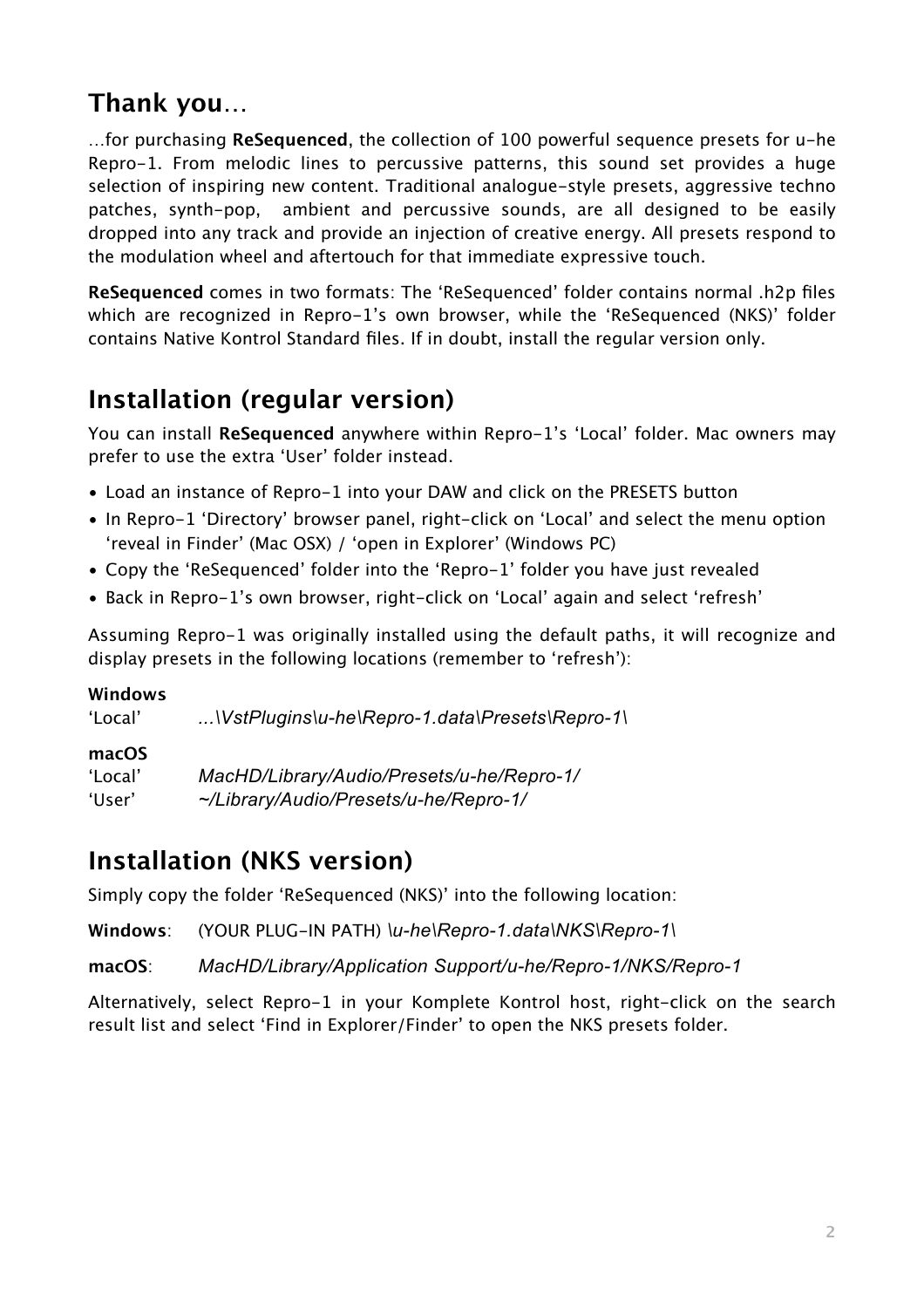## **About the author**

**Electric Himalaya** is the nom-de-plume of a London-based sound designer and ambient music producer. His synthesizer sound design work can be found in products by Ableton, Apple, Roli, Steinberg and others. Electric Himalaya has also provided custom sounds for individual artists such as Bill Laurance (Snarky Puppy) or composer Annemarie Borg.

Electric Himalaya sounds have featured on the big screen in "50 Shades of Grey" as well as on TV, for instance all music and Foley for "Ben & Jerry's Cookie Dough Ice Cream" ad.

Website: [www.electric-himalaya.com](http://www.electric-himalaya.com)

See the following pages for a complete list of presets.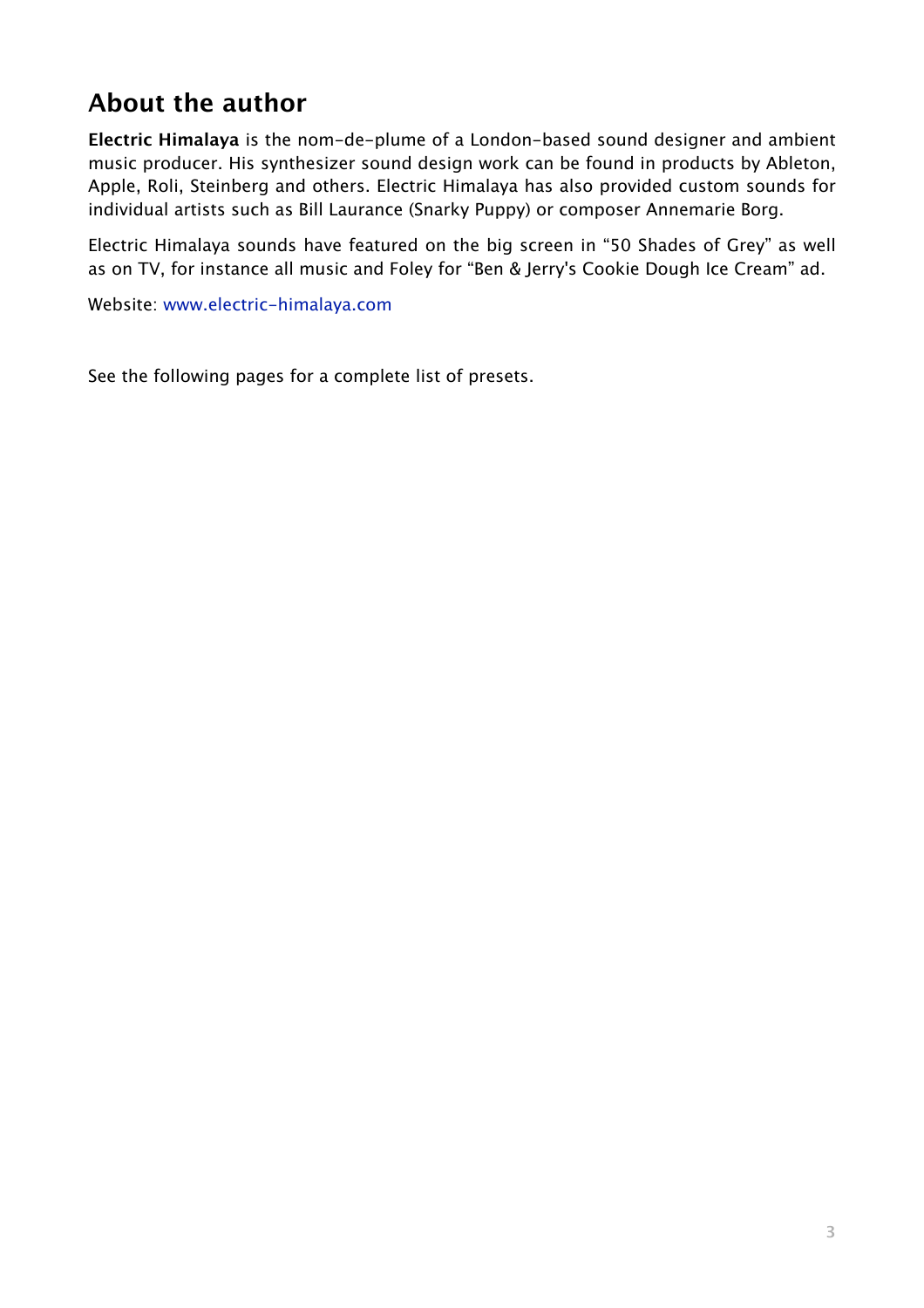# **List of Presets**

| 2am Zenith Line             | <b>Dark Knight Trance</b>   |
|-----------------------------|-----------------------------|
| <b>Acid Mono</b>            | Dark Res Bubbles            |
| <b>Acidus A</b>             | <b>Dark Runner</b>          |
| Airstream at Night          | Disco Allegro               |
| Airstream at Sunset         | Disco Italiano              |
| Aligator                    | Disco Pop Bass              |
| <b>Aligator Robotronicx</b> | <b>Disco Power Bass</b>     |
| Alight                      | Disco Robot                 |
| Ambrosia Dream              | <b>Disco Saturday</b>       |
| Anaconda Bass               | Disco Sync                  |
| <b>Analog Dance</b>         | Disco! Georgio! Disco!      |
| <b>Analog Kids</b>          | <b>Distant Saturn Storm</b> |
| <b>Analog Serafim</b>       | <b>Distant</b>              |
| <b>Analog VeloSnap Bass</b> | Drop This in a Track        |
| Android Synth Breakdance    | <b>Electro Res Bubbles</b>  |
| Android Synth Lovers        | Entranced 7th               |
| <b>Andromeda Clock</b>      | Entranced                   |
| Andromeda Trance            | <b>Feather Pluck</b>        |
| <b>Astral Cascades</b>      | Flight Of Solitude 1        |
| <b>Big Room Extasy</b>      | <b>Flight Of Solitude 2</b> |
| <b>Candy Fall</b>           | <b>Floating in Darkness</b> |
| Chasing the Hummingbird     | Flower Tech in C            |
| Chromatic Angels in G       | <b>Galactic Climb</b>       |
| <b>Cyborg Drive</b>         | Gentle 16ths                |
| Dark Knight Bass Trance     | <b>Happy Sequence</b>       |